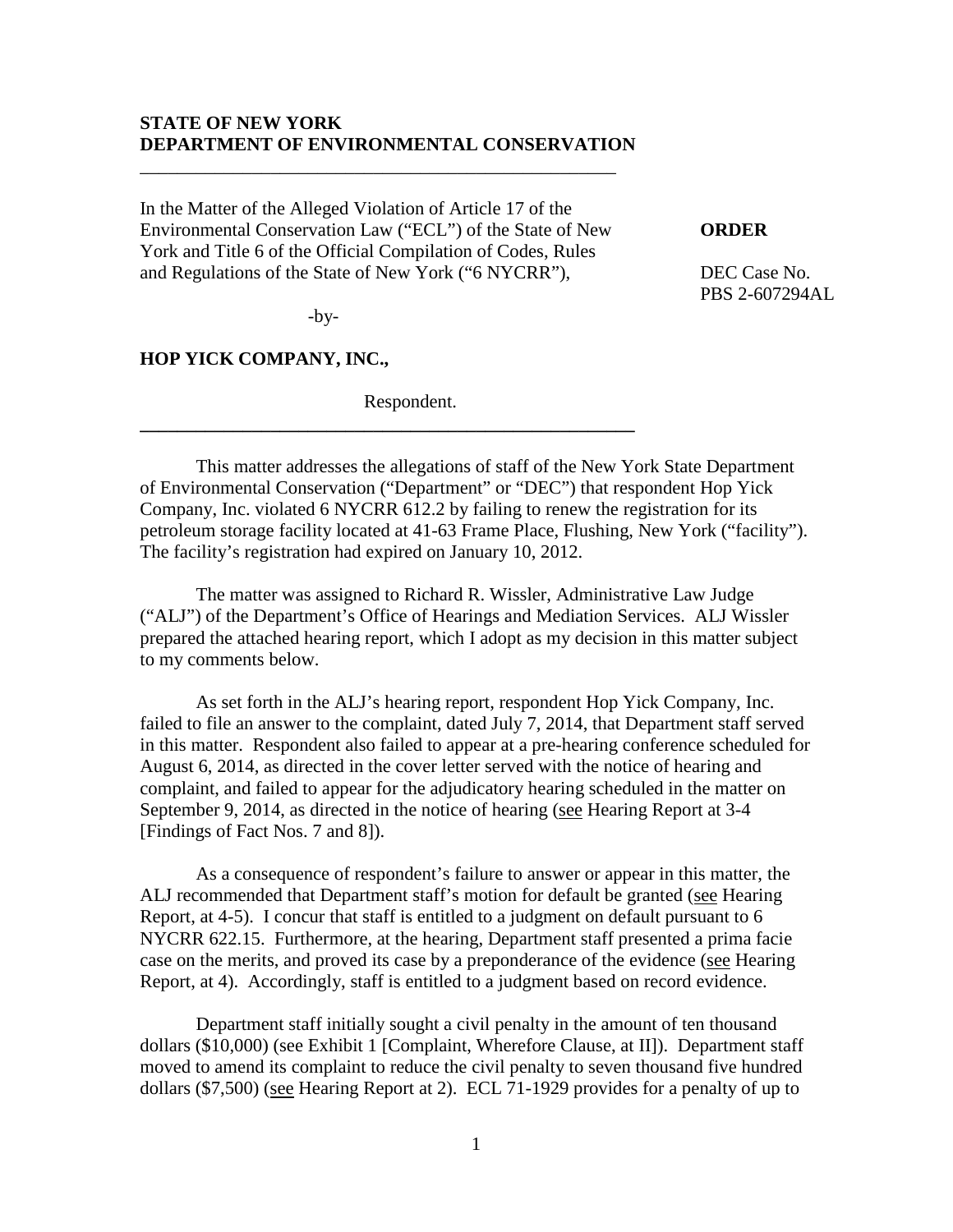thirty-seven thousand five hundred dollars per day for each violation, and the requested penalty is substantially below this statutory amount. Staff's requested penalty of seven thousand five hundred dollars (\$7,500) is in accordance with general penalty guidelines for violations of greater than two years but less than five years as is the case here (see, e.g., Matter of 12 Martense Associates, LLC, Order of the Commissioner, December 19, 2011, at 2; see also Hearing Exhibit 6 [respondent's violation has continued for more than two and one-half years]). Respondent is also directed to submit a facility petroleum bulk storage registration application for the facility, plus applicable registration fees, within fifteen (15) days of the service of this order upon it.

**NOW, THEREFORE,** having considered this matter and being duly advised, it is **ORDERED** that:

- I. Department staff's motion for a default judgment pursuant to 6 NYCRR 622.15 is granted. By failing to answer or appear in this proceeding, respondent Hop Yick Company, Inc. waived its right to be heard at the hearing.
- II. Moreover, based upon record evidence, respondent Hop Yick Company, Inc. is adjudged to have violated 6 NYCRR 612.2 for failing to renew the petroleum bulk storage registration for the petroleum storage facility that it owns at 41-63 Frame Place, Flushing, New York.
- III. Within fifteen (15) days of the service of this order upon respondent, respondent Hop Yick Company, Inc. shall submit to the Department an application to renew the facility's bulk storage registration, plus applicable registration fees.
- IV. Within fifteen (15) days of the service of this order upon respondent, respondent Hop Yick Company, Inc. shall pay a civil penalty in the amount of seven thousand five hundred dollars (\$7,500) by certified check, cashier's check or money order made payable to the New York State Department of Environmental Conservation.
- V. The facility petroleum bulk storage registration application, applicable registration fees, and the penalty payment shall be sent to the following address:

Office of General Counsel New York State Department of Environmental Conservation 625 Broadway, 14th Floor Albany, New York 12233-1500 Attn: Brooke Turallo.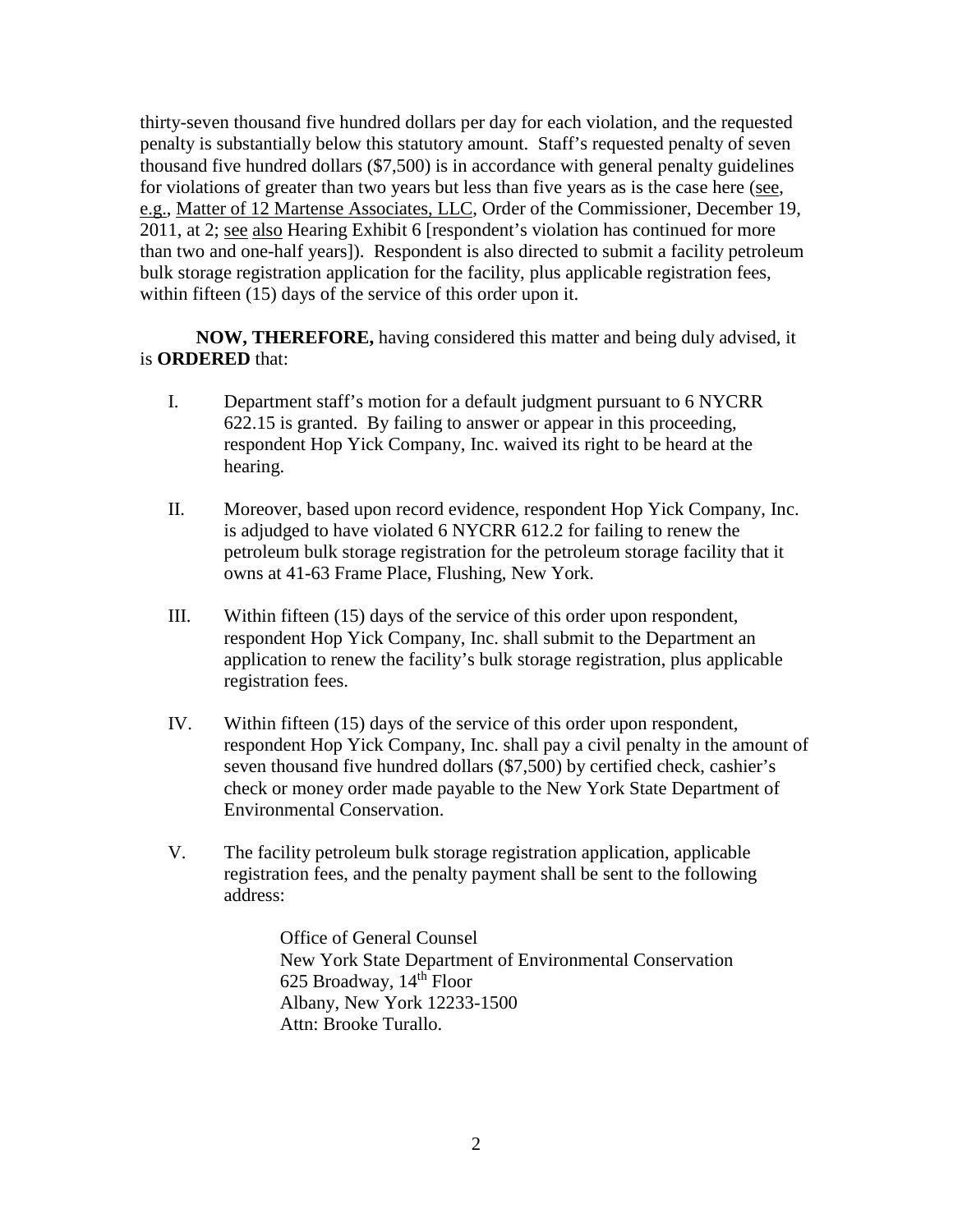- VI. Any questions or other correspondence regarding this order shall also be addressed to Brooke Turallo at the address referenced in paragraph V of this order.
- VII. The provisions, terms and conditions of this order shall bind respondent Hop Yick Company, Inc., and its agents, successors and assigns, in any and all capacities.

For the New York State Department of Environmental Conservation

By:  $|S\rangle$ Joseph J. Martens

Commissioner

Dated: October 24, 2014 Albany, New York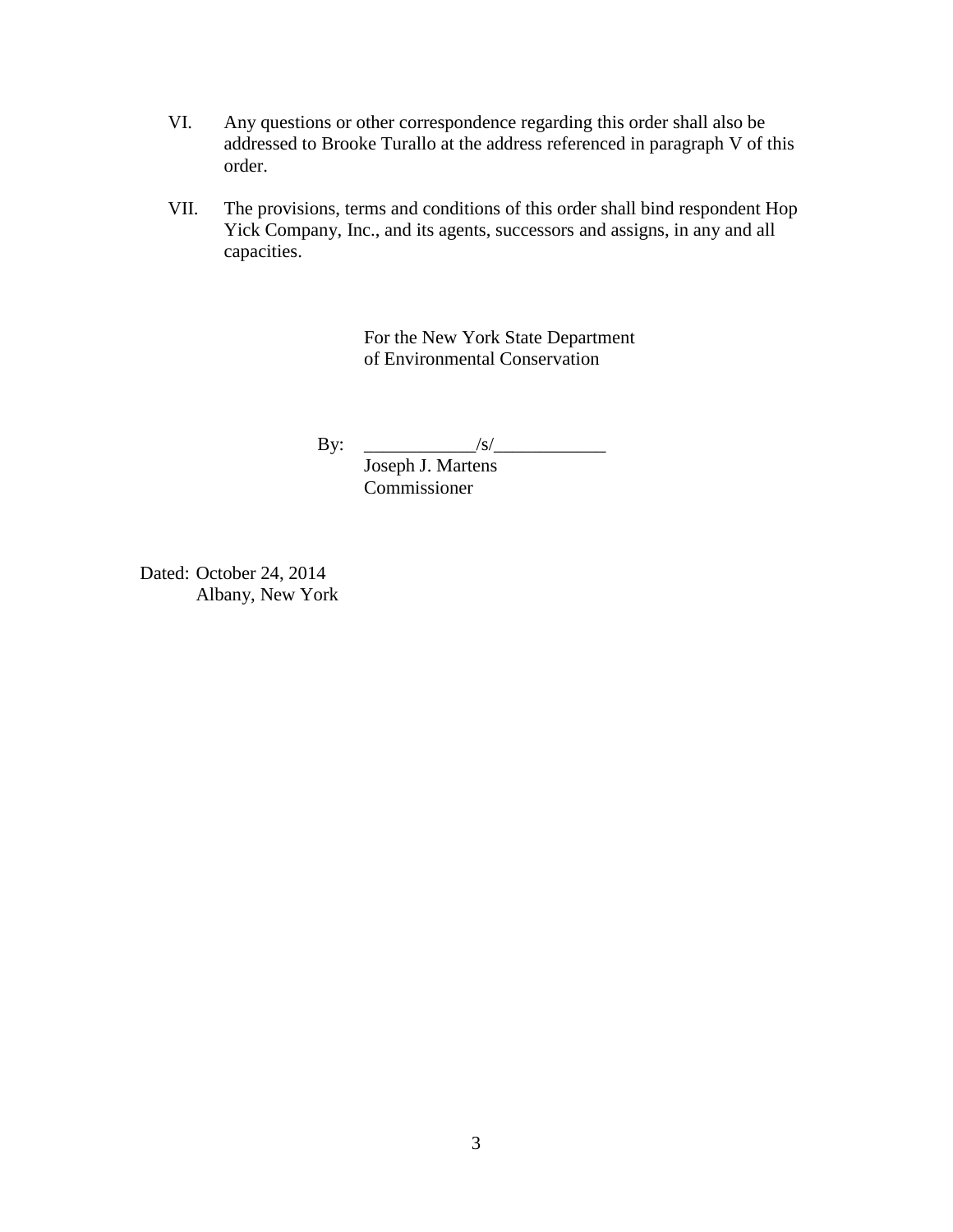# STATE OF NEW YORK DEPARTMENT OF ENVIRONMENTAL CONSERVATION

---------------------------------------------------------------------------

In the Matter of the Alleged Violation of Article 17 of the Environmental Conservation Law ("ECL") of the State of New HEARING REPORT York and Title 6 of the Official Compilation of Codes, Rules and Regulations of the State of New York ("6 NYCRR") DEC Case No.

PBS 2-607294AL

-by-

HOP YICK COMPANY, INC.,

 $\overline{a}$ 

Respondent.

----------------------------------------------------------------------------

### Procedural History

Respondent Hop Yick Company, Inc. was served with a notice of hearing and complaint dated July 7, 2014, alleging a violation of ECL 17-1009 and its implementing regulation, 6 NYCRR 612.2, for failure to renew the registration of its petroleum storage facility located at 41-63 Frame Place, Flushing, New York 11355. The complaint seeks an order of the Commissioner (1) finding respondent in violation of ECL 17-1009 and 6 NYCRR 612.2; (2) assessing a civil penalty in the amount of ten thousand dollars  $($10,000)<sup>1</sup>$  $($10,000)<sup>1</sup>$  $($10,000)<sup>1</sup>$ ; (3) directing respondent to register its petroleum storage facility within fifteen (15) days of the service of the Commissioner's order upon respondent; and (4) granting such other and further relief as the Commissioner may deem just and proper.

Inasmuch as respondent is an active domestic business corporation in the State of New York, service of the notice of hearing and complaint was made on the New York State Secretary of State on July 10, 2014. Consistent with CPLR 3215(g)(4), respondent was also served with the notice of hearing and complaint by regular mail on July 10, 2014. Respondent failed to file an answer to the complaint; failed to appear at a prehearing conference scheduled for August 6, 2014, as directed in the cover letter, dated July 7, 2014, and served with the notice of hearing and complaint; and failed to appear for the adjudicatory hearing scheduled in the matter on September 9, 2014, as directed in the notice of hearing.

On September 9, 2014, the matter was called for adjudicatory hearing before Administrative Law Judge ("ALJ") Michael S. Caruso of the Department of Environmental Conservation's ("Department") Office of Hearings and Mediation Services ("OHMS") at the Department's Region 2 offices, 1 Hunter's Point Plaza, 47-40 21<sup>st</sup> Street, Long Island City, New York 11101-5407. At that time, Department staff noted its appearance and stated its readiness to proceed to an adjudicatory hearing, proffering a witness. No one appeared on behalf of respondent. Department staff orally

<span id="page-3-0"></span> $<sup>1</sup>$  As will be discussed herein, at the hearing, Department staff moved to reduce the civil penalty amount to</sup> \$7,500.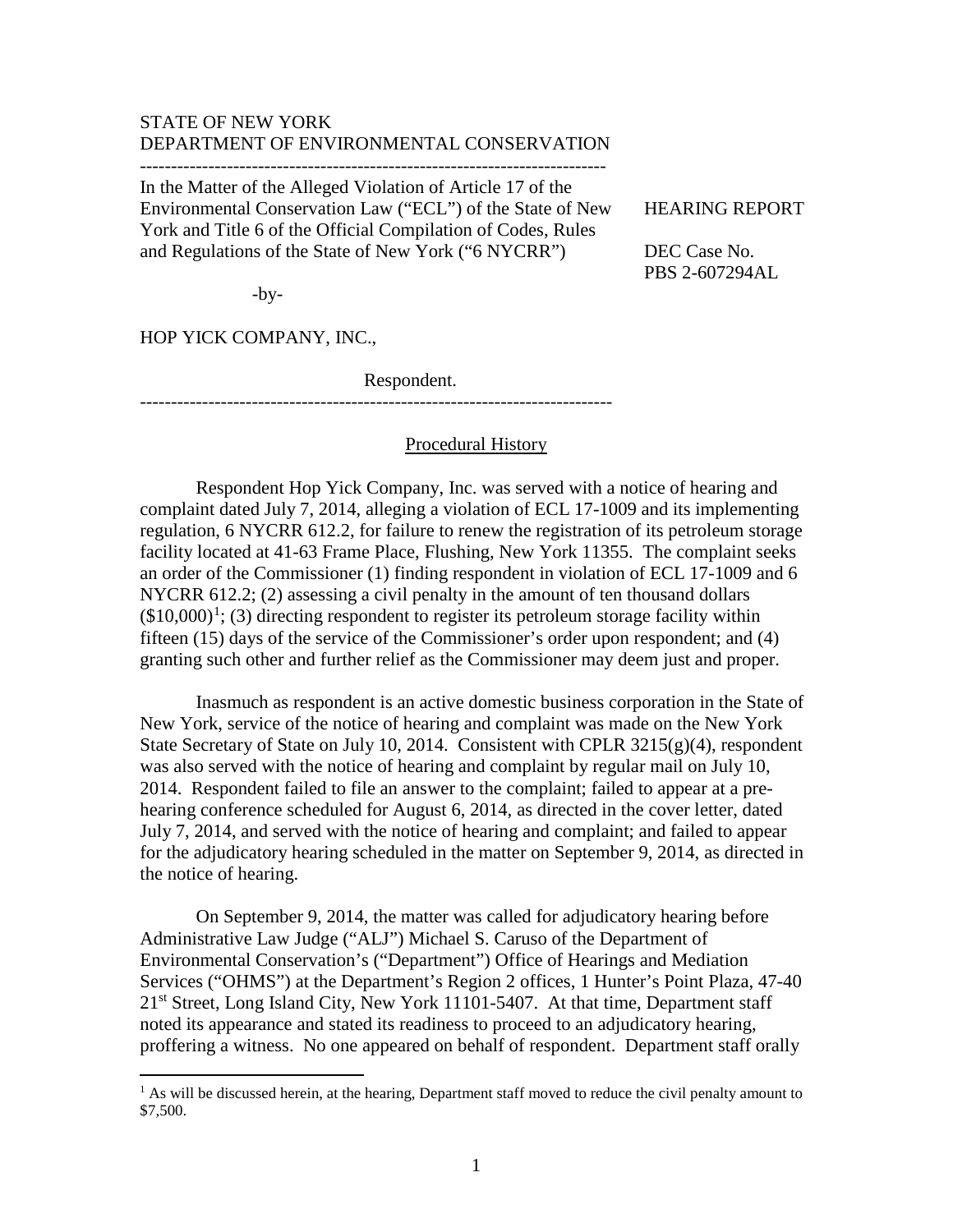moved for a default judgment pursuant to 6 NYCRR 622.15, noting for the record that respondent had failed to answer the complaint, failed to appear for the pre-hearing conference, and failed to appear for the adjudicatory hearing. Moreover, Department staff reiterated its readiness to proceed to hearing. ALJ Caruso reserved on the motion for default and directed that an adjudicatory hearing in absentia be scheduled for a subsequent date.

On September 19, 2014, the adjudicatory hearing in the matter was convened before OHMS ALJ Richard R. Wissler at the Department's central office, 625 Broadway, Albany, New York 12233-1500. Department staff was represented by Adriana Le Blan, Esq., an attorney with the Department's Office of General Counsel, Bureau of Remediation, 625 Broadway, Albany, New York 12233-1500. Department staff orally renewed their motion for a default judgment pursuant to 6 NYCRR 622.15, made before ALJ Caruso on September 9, 2014. ALJ Wissler reserved on the motion pending Department staff's satisfaction of the requirements set forth in 6 NYCRR 622.15(b). In addition, Department staff moved to amend their complaint by reducing the penalty amount they were seeking from \$10,000 to \$7,500, as this lesser amount reflected the penalties assessed by the Department in similar cases and was consistent with the Commissioner's guidance set forth in Matter of 12 Martense Associates, LLC, Order of the Commissioner, December 19, 2011 ("Martense Associates"). This motion to amend the complaint was granted. Finally, Department staff requested that its prayer for relief in the complaint, as amended, be deemed its proposed order, as required by 6 NYCRR 622.15(b)(3), which request was granted. Department staff also stated that it sought judgment on the merits, indicating its readiness to proceed to hearing. Department staff called one witness, Brooke Turallo, a Legal Assistant in the Department's Office of General Counsel's Spills and Bulk Storage Section in Albany. In all, eight (8) exhibits were received in evidence.

#### Applicable Regulatory Provision

Section 612.2. Registration of Facilities

(a) Existing facilities.

(1) Within one year of the effective date of these regulations, the owner of any petroleum storage facility having a capacity of over 1,100 gallons must register the facility with the department. This shall include any out-of-service facility which has not been permanently closed.

(2) Registration must be renewed every five years from the date of the last valid registration until the department receives written notice that the facility has been permanently closed or that ownership of the facility has been transferred.

(b) Transfer of ownership. If ownership of the facility changes, the new owner must reregister the facility with the department within 30 days of ownership transfer.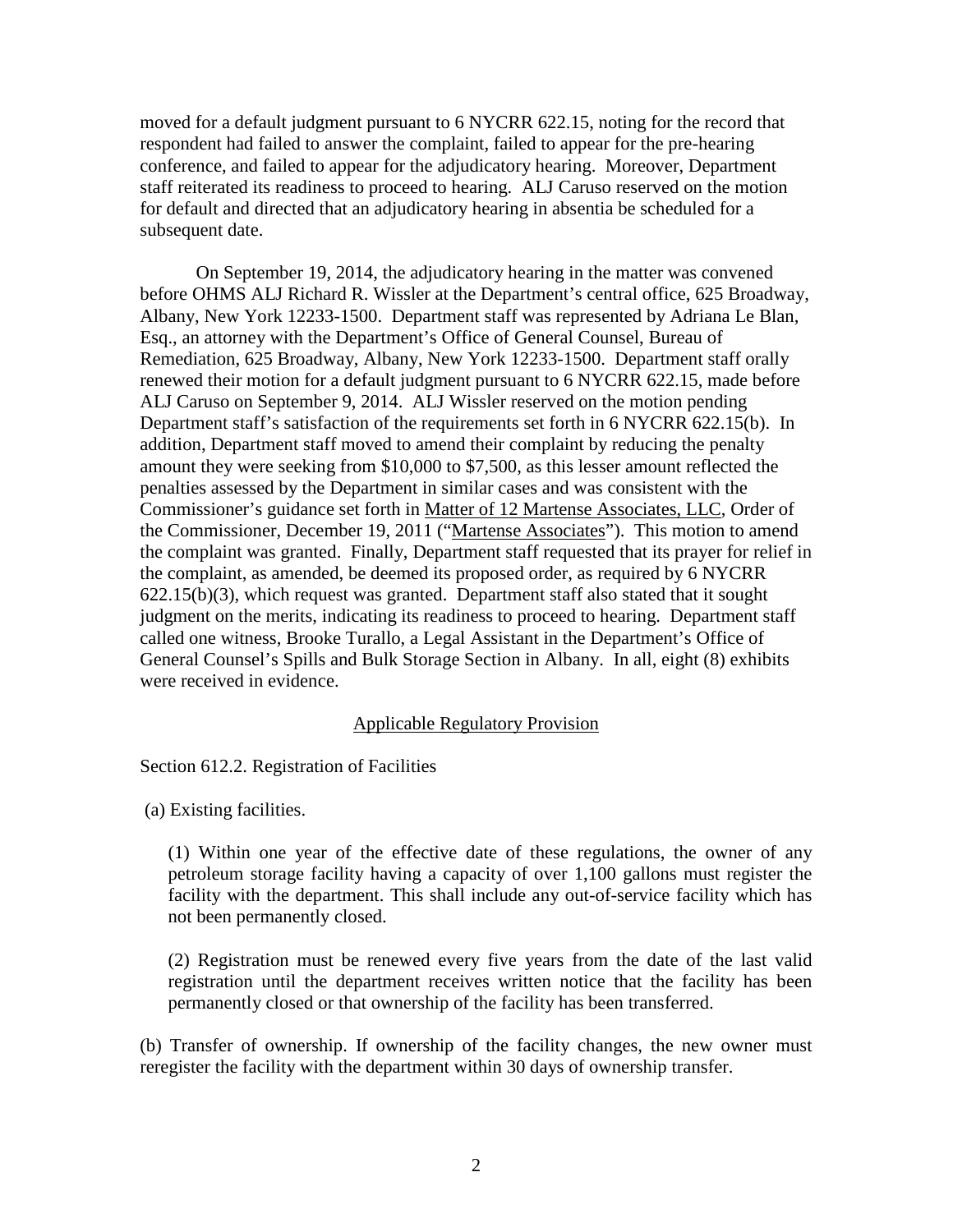(c) New facilities. The owner must register any new facility with the department before it is placed in service.

(d) Substantially modified facilities. Within 30 days prior to substantially modifying a facility, the owner must notify the department of such modification on forms supplied by the department.

# Findings of Fact

- 1. Respondent Hop Yick Company, Inc. is the owner of a petroleum storage facility ("facility") having a capacity of over 1,100 gallons located at 41-63 Frame Place, Flushing, New York 11355. In particular, petroleum storage tank number 001 at the facility has a capacity of 5,000 gallons and is located aboveground. (Department Staff Exhibits 1, 4, 5, 6 and 7.)
- 2. Respondent is an active domestic business corporation in the State of New York. (Department Staff Exhibit 3.)
- 3. Pursuant to a registration renewal application filed by respondent, dated November 14, 2006, and received by the Department on November 17, 2006, the Department renewed Petroleum Bulk Storage ("PBS") Certificate Number 2- 607294 previously issued to respondent's facility. The renewed registration became effective December 6, 2006, and expired on January 10, 2012. (Department Staff Exhibits 5, 6 and 7.)
- 4. Brooke Turallo is a Legal Assistant in the Department's Office of General Counsel's Spills and Bulk Storage Section who is authorized to access, search and inspect the Department's unified information system ("UIS"). The UIS is a database maintained by the Department that contains petroleum storage facility records filed with the Department, which records include petroleum storage facility renewal registrations filed pursuant to 6 NYCRR 612.2. (Testimony of Brooke Turallo.)
- 5. On September 19, 2014, Brooke Turallo searched the petroleum storage facility records contained in the Department's UIS for any petroleum facility renewal registration filed by respondent for its facility. (Testimony of Brooke Turallo.)
- 6. As a result of her search, Brooke Turallo determined that respondent had not renewed the registration for the facility since January 10, 2012, the date on which PBS Certificate 2-607294 expired. (Testimony of Brooke Turallo; Department Staff Exhibits 6 and 7.)
- 7. As shown by Receipt for Service No. 201407140034 issued by the New York State Department of State, respondent was served, on July 10, 2014, pursuant to section 306 of the Business Corporation Law with a notice of hearing and complaint dated July 7, 2014, alleging a violation of ECL 17-1009 and its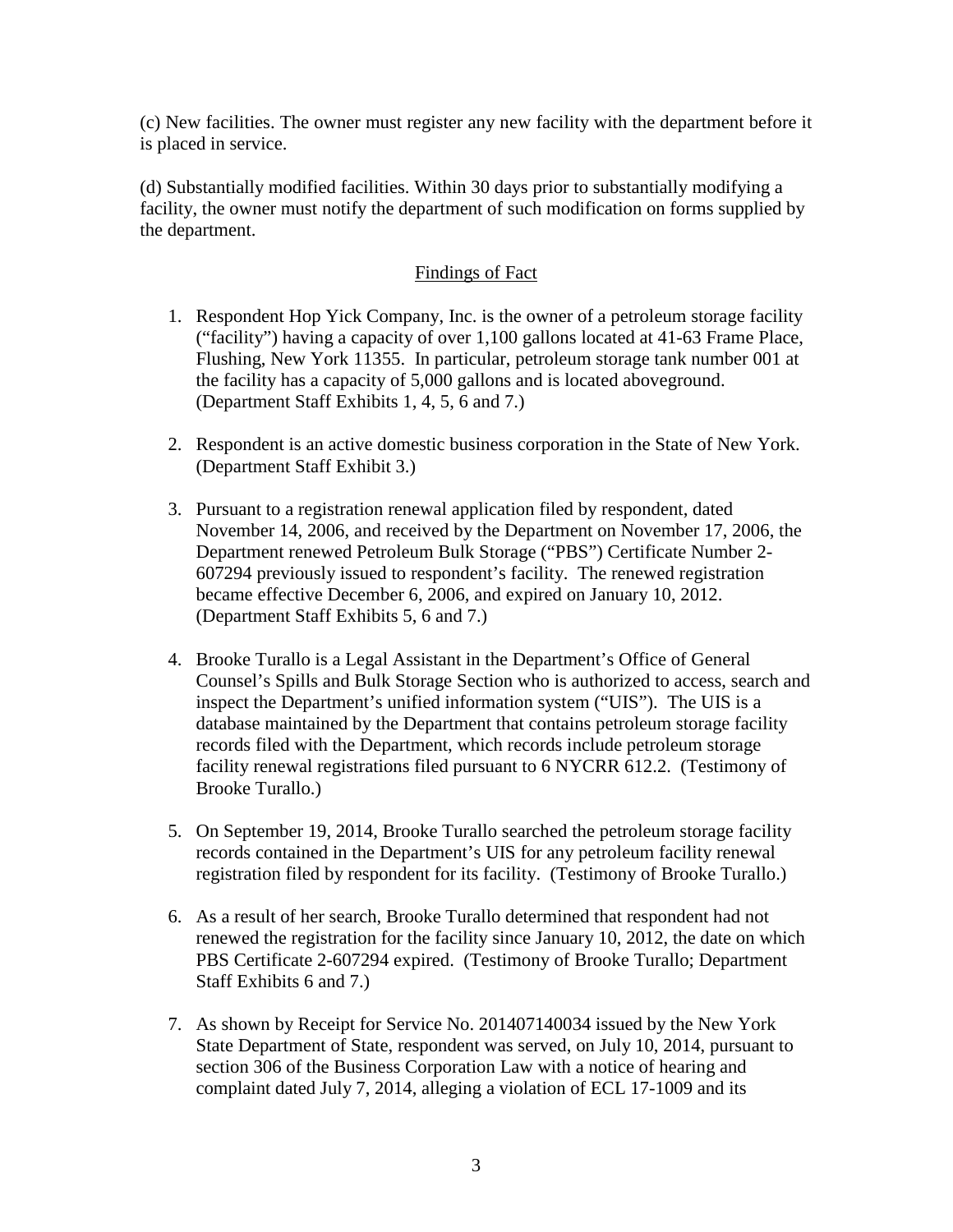implementing regulation, 6 NYCRR 612.2, for failure to renew the registration of its petroleum storage facility located at 41-63 Frame Place, Flushing, New York 11355. Consistent with CPLR  $3215(g)(4)$ , the notice of hearing and complaint was also served on respondent by regular mail on July 10, 2014. (Department Staff Exhibits 1 and 2.)

8. Respondent failed to file an answer to the complaint; failed to appear at a prehearing conference scheduled for August 6, 2014, as directed in the cover letter, dated July 7, 2014, and served with the notice of hearing and complaint; and failed to appear for the adjudicatory hearing scheduled in the matter on September 9, 2014, as directed in the notice of hearing. (Department Staff Exhibit 1 and Hearing Record.)

#### Discussion

Department staff's proof presents a prima facie case demonstrating that respondent failed to renew its petroleum storage facility registration either before or after the expiration of PBS Certificate Number 2-607294 on January 10, 2012, in violation of 6 NYCRR 612.2.

The record shows that Department staff duly served the notice of hearing and complaint upon respondent and that respondent failed to file an answer to the complaint. The record further shows that respondent failed to appear at a pre-hearing conference scheduled for August 6, 2014, as directed in the cover letter, dated July 7, 2014, and served with the notice of hearing and complaint, and that respondent failed to appear for the adjudicatory hearing scheduled in the matter on September 9, 2014, as directed in the notice of hearing. Moreover, pursuant to its granted request, the prayer for relief articulated in Department staff's complaint, as amended, constitutes the proposed Commissioner's order in this matter. Department staff has satisfied the requirements of 6 NYCRR 622.15 and is entitled to a default judgment in this matter.

Moreover, the proof adduced at the hearing, conducted on September 19, 2014, in respondent's absence, demonstrates by a preponderance of the evidence that respondent failed to renew its petroleum storage facility registration in violation of 6 NYCRR 612.2. The Department is entitled to judgment upon the facts proven.

As noted, the hearing record indicates that the facility's registration has been expired for more than two and one-half years. The \$7,500 penalty Department staff seeks is consistent with the penalty amounts sought in similar cases, the Commissioner's guidance set forth in Martense Associates, and the Department's penalty policy as well as applicable provisions of ECL article 71.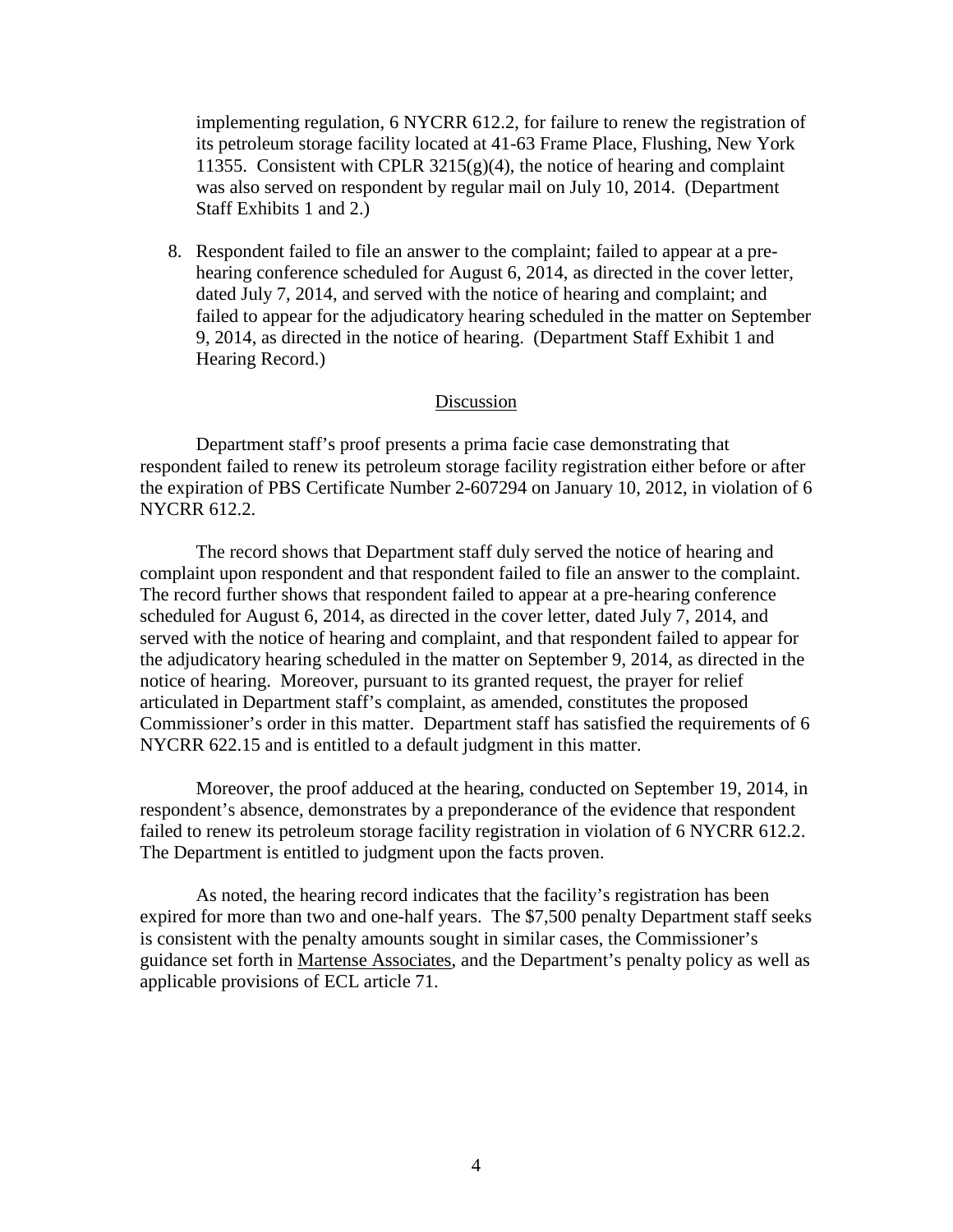## Recommendation

Based upon the foregoing, I recommend that the Commissioner issue an order:

- 1. Granting Department staff's motion for default, finding respondent in default pursuant to the provisions of 6 NYCRR 622.15;
- 2. Finding respondent in violation of 6 NYCRR 612.2 for failure to renew the registration for a petroleum storage facility it owns located at 41-63 Frame Place, Flushing, New York 11355, on or before January 10, 2012, based upon the proof adduced at the adjudicatory hearing;
- 3. Directing respondent to submit a registration renewal application to the Department for the above facility;
- 4. Directing respondent to pay a civil penalty in the amount of seven thousand five hundred dollars (\$7,500.00); and
- 5. Directing such other and further relief as he may deem just and proper.

 $\sqrt{s}/\sqrt{s}$ Richard R. Wissler

Administrative Law Judge

Dated: Albany, New York October 2, 2014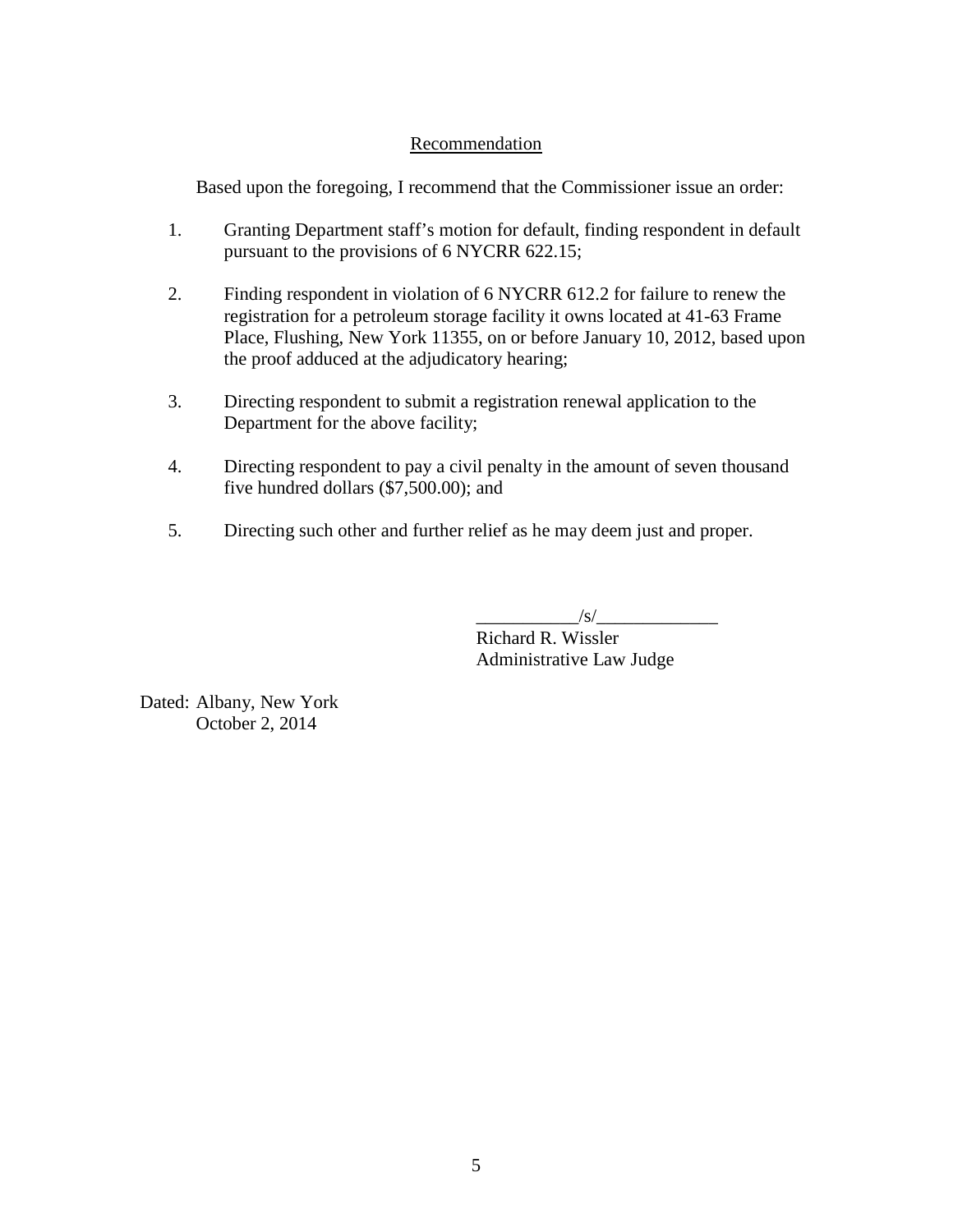# **EXHIBIT CHART – PBS EXPEDITED PROCEEDINGS**

*Matter of Hop Yick Company, Inc. – Flushing, New York* September 19, 2014 – Central Office DEC Case No. 2-607294AL - Edirol File No. 010226095215

| Exhibit No.    | Description                                                                                                                                                                                                                                                                                | ID'd? | Rec'd<br>$\Omega$ | Offered By                 | <b>Notes</b> |
|----------------|--------------------------------------------------------------------------------------------------------------------------------------------------------------------------------------------------------------------------------------------------------------------------------------------|-------|-------------------|----------------------------|--------------|
|                | Cover Letter from Adriana Le Blan, Esq., to respondent, dated July<br>7, 2014. Notice of Hearing and Complaint, dated July 7, 2014.<br>Statement of Readiness, dated July 7, 2014. Affidavit in Support of<br>Notice of Hearing and Complaint of Brooke Turallo, sworn to July<br>8, 2014. | ✓     |                   | Department<br>Staff        |              |
| $\overline{2}$ | Affidavit of Service of Brooke Turallo, sworn to September 8, 2014,<br>and NYS Department of State ("DOS") Receipt for Service, dated<br>July 10, 2014.                                                                                                                                    | ✓     |                   | Department<br><b>Staff</b> |              |
| 3              | NYS DOS Corporate Entity Information, dated September 8, 2014.                                                                                                                                                                                                                             | ✓     |                   | Department<br>Staff        |              |
| 4              | New York City Department of Finance ACRIS Title Search, dated<br>September 8, 2014, and Deed to respondent, dated April 20, 1982.                                                                                                                                                          | ✓     |                   | Department<br><b>Staff</b> |              |
| 5              | PBS Application dated November 14, 2006, and received November<br>17, 2006.                                                                                                                                                                                                                | ✓     |                   | Department<br><b>Staff</b> |              |